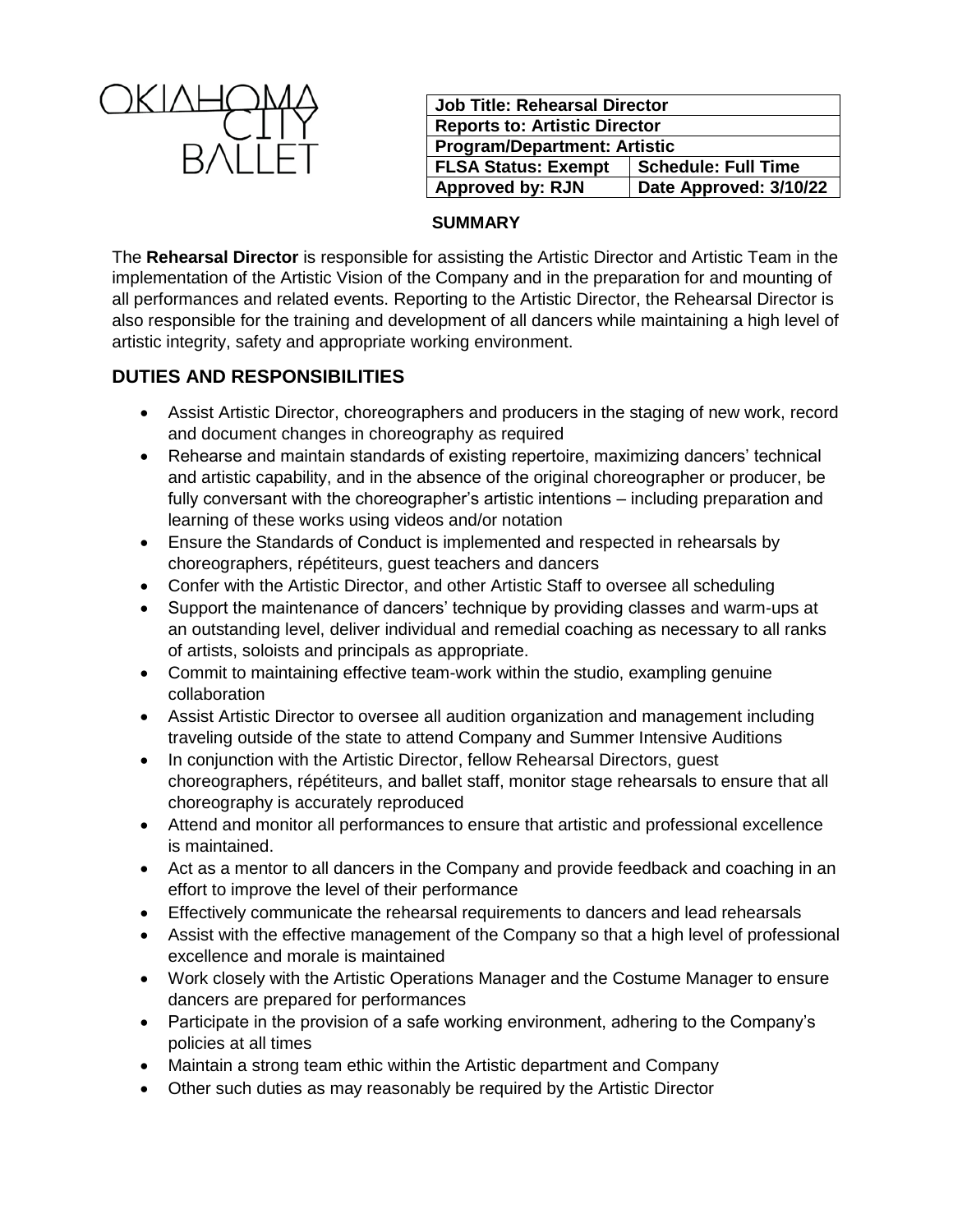# **EDUCATION AND EXPERIENCE**

Three to five years' experience working as a Rehearsal Director or Artistic Leadership

Required: appropriate clearance of background check; possession of a valid driver's license and insurance coverage as required by law.

Personal qualities: Energetic, professional, disciplined, organized and passionate. An ideal candidate would possess strong time management skills, an ability to multi-task, have a positive, forward-thinking attitude and a keen eye for detail.

# **WORK ENVIRONMENT**

Travel as required; may occasionally travel to sites that are not wheelchair accessible.

Mental: Clear and conceptual thinking ability; excellent judgment, troubleshooting, problem solving, analysis, and discretion; ability to handle work-related stress; ability to handle multiple priorities simultaneously; and ability to meet deadlines.

Physical: High degree of physical activity performing somewhat strenuous daily activities of a primarily coaching nature. While performing the duties of this job, the employee is regularly required to sit and use hands to finger, handle, or feet. May require walking primarily on a level surface for long periods throughout the day. The employee frequently is required to reach with hands and arms and talk and hear. Must have visual acuity to read and draft reports, memos, letters, etc. Specific vision abilities required by this job include vision adequate for the incumbent to perform the responsibilities and functions of the job efficiently. Must be able to speak and communicate clearly.

The qualifications, physical demands, and work environment described herein are representative of those an employee will encounter and must meet to successfully perform the essential functions of this job. Reasonable accommodations may be made to enable individuals with disabilities to perform the essential functions. The requirements listed in this document are the minimum levels of knowledge, skills, or abilities.

*This document does not create an employment contract, implied or otherwise, other than an "at will" relationship.*

The above noted job description is not intended to describe, in detail, the variety of tasks that may be assigned but rather to give the incumbent a general sense of the responsibilities and expectations of his/her/their position. As the nature of business demands change, so, too, may the essential functions of this position.

### **EEO STATEMENT**

**Oklahoma City Ballet is committed to the principle of equal employment opportunity for all. All employment decisions are based on business needs, job requirements and individual qualification.**